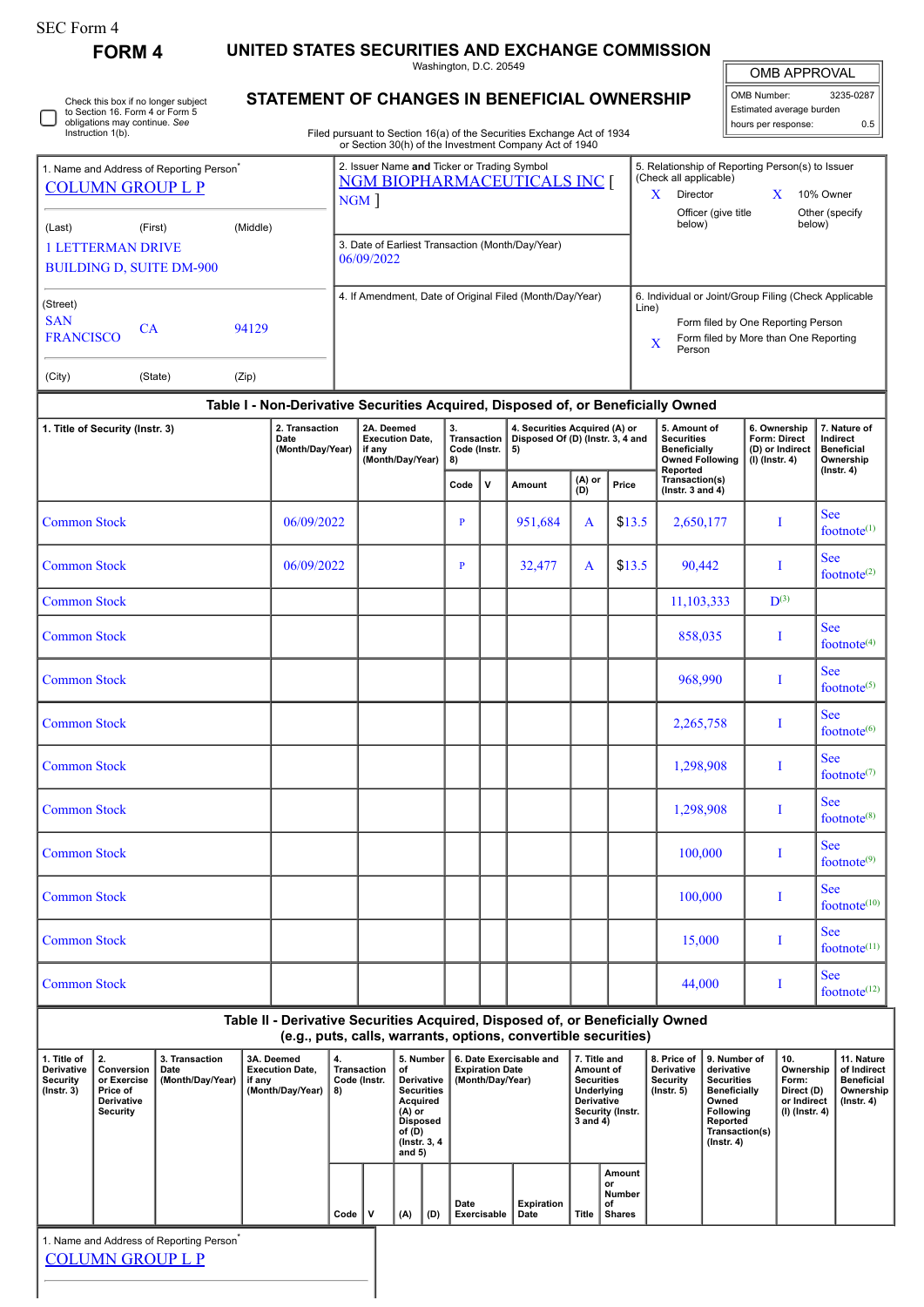| (Last)                                                                           | (First) | (Middle) |
|----------------------------------------------------------------------------------|---------|----------|
| <b>1 LETTERMAN DRIVE</b>                                                         |         |          |
| <b>BUILDING D, SUITE DM-900</b>                                                  |         |          |
| (Street)                                                                         |         |          |
| <b>SAN</b><br><b>FRANCISCO</b>                                                   | CA      | 94129    |
| (City)                                                                           | (State) | (Zip)    |
| 1. Name and Address of Reporting Person <sup>®</sup><br><b>Svennilson Peter</b>  |         |          |
| (Last)<br>1 LETTERMAN DRIVE                                                      | (First) | (Middle) |
| <b>BUILDING D, SUITE DM-900</b>                                                  |         |          |
| (Street)                                                                         |         |          |
| <b>SAN</b><br><b>FRANCISCO</b>                                                   | CA      | 94129    |
| (City)                                                                           | (State) | (Zip)    |
| 1. Name and Address of Reporting Person <sup>*</sup><br><b>Kutzkey Tim</b>       |         |          |
|                                                                                  |         |          |
| (Last)                                                                           | (First) | (Middle) |
| 1 LETTERMAN DRIVE                                                                |         |          |
| <b>BUILDING D, SUITE DM-900</b>                                                  |         |          |
| (Street)                                                                         |         |          |
| <b>SAN</b><br><b>FRANCISCO</b>                                                   | CA      | 94129    |
| (City)                                                                           | (State) | (Zip)    |
|                                                                                  |         |          |
| 1. Name and Address of Reporting Person                                          |         |          |
| Ponoi Capital II, LP                                                             |         |          |
| (Last)                                                                           | (First) | (Middle) |
| <b>1 LETTERMAN DRIVE</b>                                                         |         |          |
| <b>BUILDING D, SUITE DM-900</b>                                                  |         |          |
|                                                                                  |         |          |
| (Street)<br><b>SAN</b>                                                           |         |          |
| <b>FRANCISCO</b>                                                                 | CA      | 94129    |
| (City)                                                                           | (State) | (Zip)    |
| 1. Name and Address of Reporting Person <sup>®</sup><br>Ponoi II Management, LLC |         |          |
| (Last)                                                                           | (First) | (Middle) |
| <b>1 LETTERMAN DRIVE</b>                                                         |         |          |
| <b>BUILDING D, SUITE DM-900</b>                                                  |         |          |
| (Street)                                                                         |         |          |
| <b>SAN</b><br><b>FRANCISCO</b>                                                   | CA      | 94129    |
| (City)                                                                           | (State) | (Zip)    |
| 1. Name and Address of Reporting Person <sup>*</sup><br>PONOI CAPITAL, LP        |         |          |
| (Last)                                                                           | (First) | (Middle) |
| <b>1 LETTERMAN DRIVE</b><br><b>BUILDING D, SUITE DM-900</b>                      |         |          |
| (Street)                                                                         |         |          |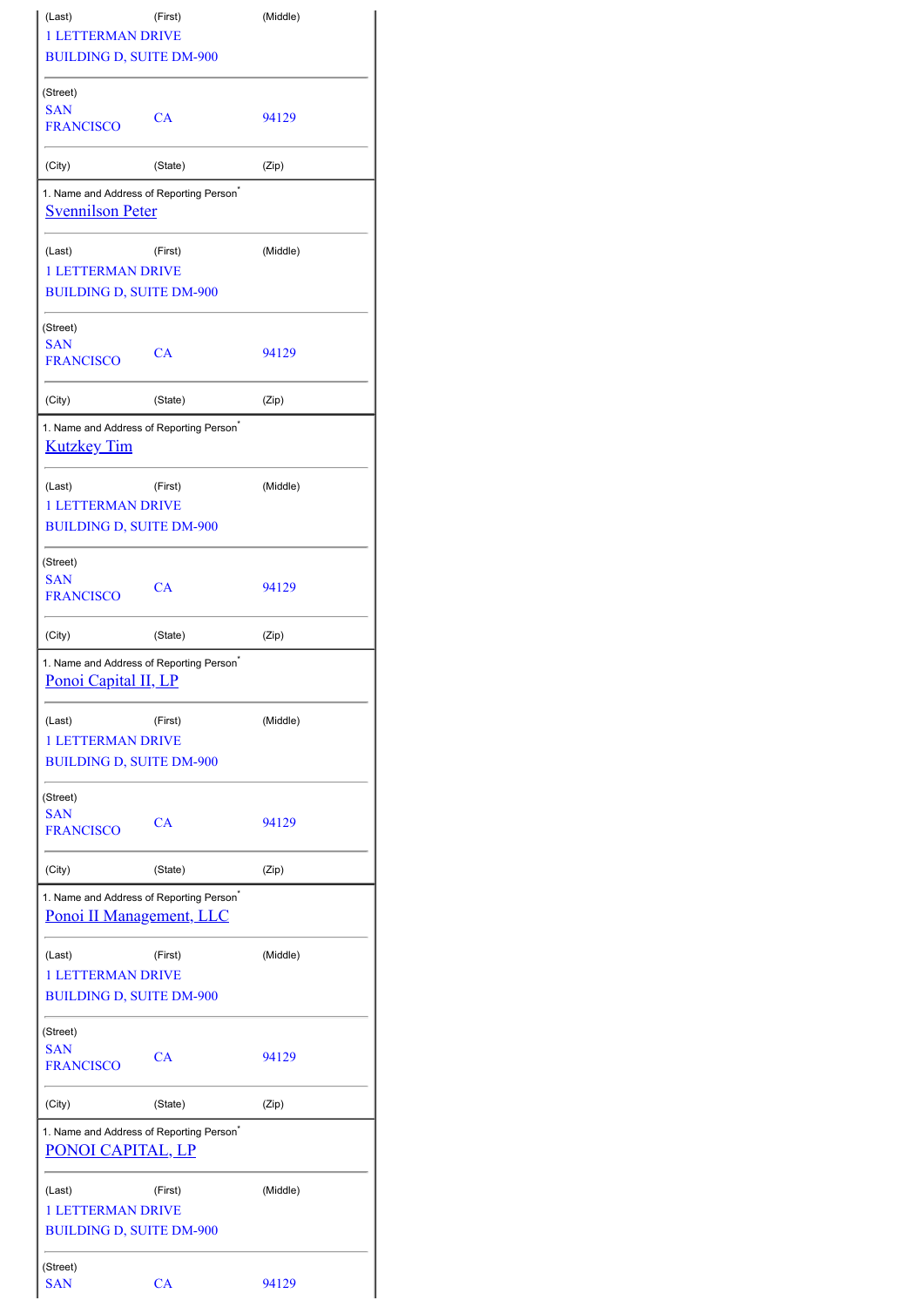| <b>FRANCISCO</b>                                                                     |                                         |          |
|--------------------------------------------------------------------------------------|-----------------------------------------|----------|
| (City)                                                                               | (State)                                 | (Zip)    |
| 1. Name and Address of Reporting Person <sup>®</sup><br><u>Ponoi Management, LLC</u> |                                         |          |
| (Last)<br><b>1 LETTERMAN DRIVE</b><br><b>BUILDING D, SUITE DM-900</b>                | (First)                                 | (Middle) |
| (Street)<br><b>SAN</b><br><b>FRANCISCO</b>                                           | CA                                      | 94129    |
| (City)                                                                               | (State)                                 | (Zip)    |
| 1. Name and Address of Reporting Person <sup>®</sup><br><b>COLUMN GROUP II, LP</b>   |                                         |          |
| (Last)<br><b>1 LETTERMAN DRIVE</b><br><b>BUILDING D, SUITE DM-900</b>                | (First)                                 | (Middle) |
|                                                                                      |                                         |          |
| (Street)<br><b>SAN</b><br><b>FRANCISCO</b>                                           | CA                                      | 94129    |
| (City)                                                                               | (State)                                 | (Zip)    |
| 1. Name and Address of Reporting Person <sup>®</sup>                                 | <b>Column Group Management LP</b>       |          |
| (Last)                                                                               | (First)<br>1700 OWENS STREET, SUITE 500 | (Middle) |
| (Street)<br><b>SAN</b><br><b>FRANCISCO</b>                                           | CA                                      | 94129    |
| (City)                                                                               | (State)                                 | (Zip)    |
| 1. Name and Address of Reporting Person <sup>®</sup><br>Column Group II GP, LP       |                                         |          |
| (Last)<br><b>1 LETTERMAN DRIVE</b><br><b>BUILDING D, SUITE DM-900</b>                | (First)                                 | (Middle) |
| (Street)<br><b>SAN</b><br><b>FRANCISCO</b>                                           | CA                                      | 94129    |
| (City)                                                                               | (State)                                 | (Zip)    |

## **Explanation of Responses:**

1. The securities are directly held by The Column Group IV, LP ("TCG IV LP"). The Column Group IV GP, LP ("TCG IV GP LP") is the general partner of TCG IV LP and may be deemed to have voting and investment power with respect to these securities. TCG IV GP LLC ("TCG IV LLC") is the general partner of TCG IV GP LP and the ultimate general partner of TCG IV LP and may be deemed to have voting and my server is bou

2. The securities are directly held by The Column Group IV-A, LP ("TCG IV-A LP"). TCG IV GP LP is the general partner of TCG IV-A LP and may be deemed to have voting and investment power with respect to these securities. TCG IV LLC is the general partner of TCG IV GP LP and the ultimate general partner of TCG IV-A LP and may be deemed to have voting and investment power with<br>respect to these securities. Th interest in such securities.

3. The securities are directly held by The Column Group, LP ("TCG LP"). The Column Group GP, LP ("TCG GP") is the general partner of TCG LP and may be deemed to have voting and investment power with respect to these securities. The managing partners of TCG GP are David Goeddel, a member of the issuer's board of directors and Peter Svennilson (the "TCG Managing Partners"). The TCG Managing Partners may be deemed to share voting and investment power with respect to such securities. TCG GP and each of the TCG Managing Partners disclaim beneficial ownership of these securities, except to the extent of their respective pecuniary interest in such securities.

4. The securities are directly held by The Column Group III, LP ("TCG III LP"). The Column Group III GP, LP ("TCG III GP") is the general partner of TCG III LP and may be deemed to have voting and investment power with res Managing Partners disclaim beneficial ownership of these securities, except to the extent of their respective pecuniary interest in such securities.

5. The securities are directly held by The Column Group III-A, LP ("TCG III-A LP"). TCG III GP is the general partner of TCG III-A LP and may be deemed to have voting and investment power with respect to these securities. respect to such securities. TCG III GP and each of the TCG III Managing Partners disclaim beneficial ownership of these securities, except to the extent of their respective pecuniary interest in such respective pecuniary securities

6. The securities are directly held by The Column Group II, LP ("TCG II LP"). The Column Group II GP LP ("TCG II GP") is the general partner of TCG II LP and may be deemed to have voting and